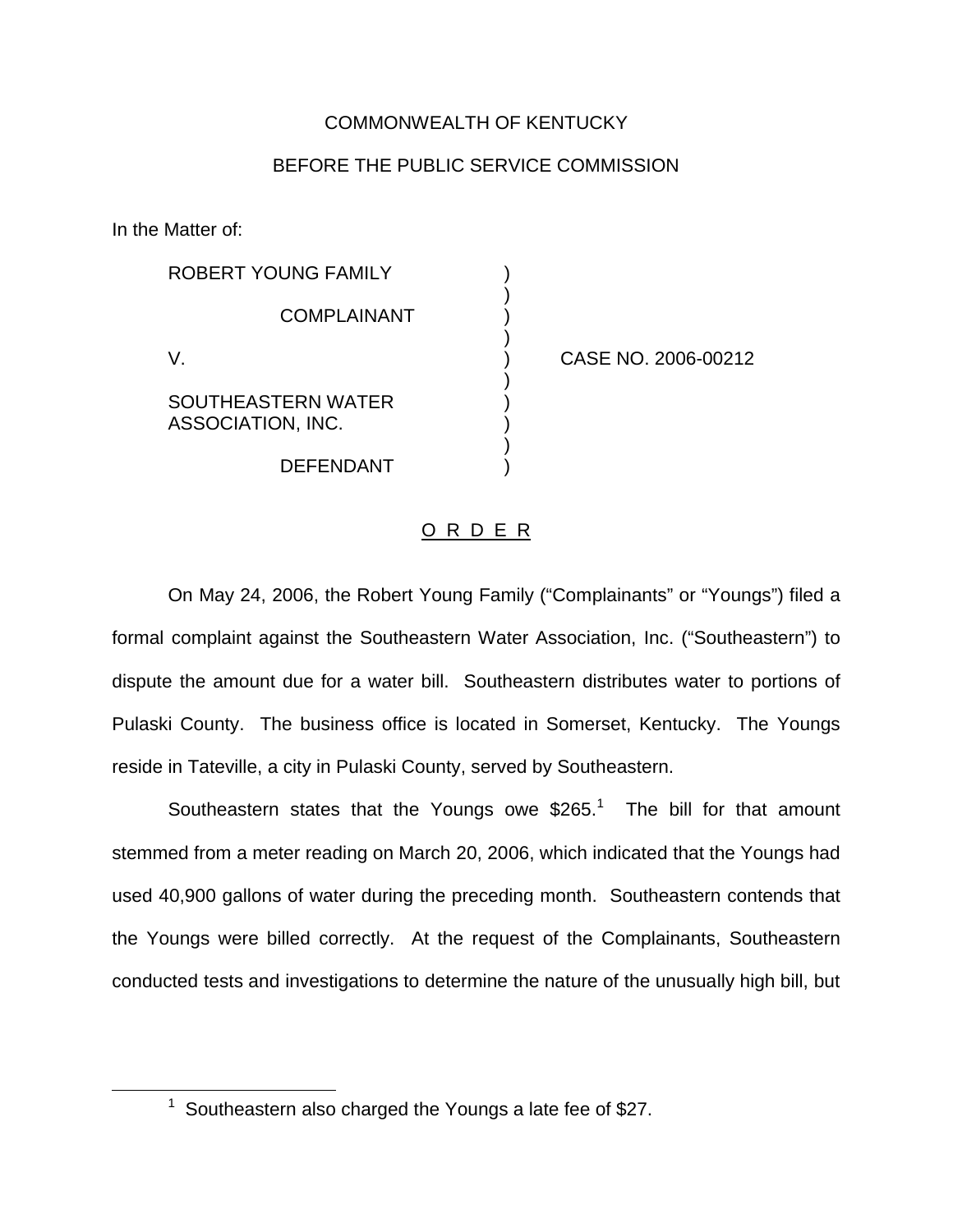found no explanation, with the exception of a possible water leak on the Youngs' side of the meter.<sup>2</sup> Southeastern is seeking dismissal of the complaint.

In response to a data request issued on July 26, 2006, Southeastern provided copies of the Complainants' meter reading history from December 2005 through the date of the request. According to that history, the Youngs' water usage prior to March 2006 never exceeded 8,500 gallons per billing month.

The Youngs argue that the March 2006 bill is without merit. They claim that they have inspected their side of the meter, but no leak has been discovered. The Youngs have requested that Southeastern reduce the amount of the bill, but did not specify a dollar amount.

The Commission is empowered by KRS 278.260 to hear "complaints as to rates or service of any utility." The Commission has the power to dismiss any complaint without a hearing if, in the Commission's opinion, a hearing is not necessary in the public interest or for the protection of substantial rights. The Commission finds that a decision in this case can be rendered based upon a review of the existing record and that a hearing is not necessary. $3$ 

 $2$  At the request of the Youngs, Southeastern tested the meter at the home on March 22, 2006 and April 7, 2006. The March 22 test was performed for the purpose of checking for a water leak. Southeastern determined that no leak existed on its side of the meter. The April 7 test was performed for the purpose of determining if the meter was performing an accurate measurement of water usage. Southeastern determined that the meter was performing accurately. Robert Young, under whose name the Southeastern account is listed, was present for both tests.

<sup>3</sup> *See* 807 KAR 5:001.